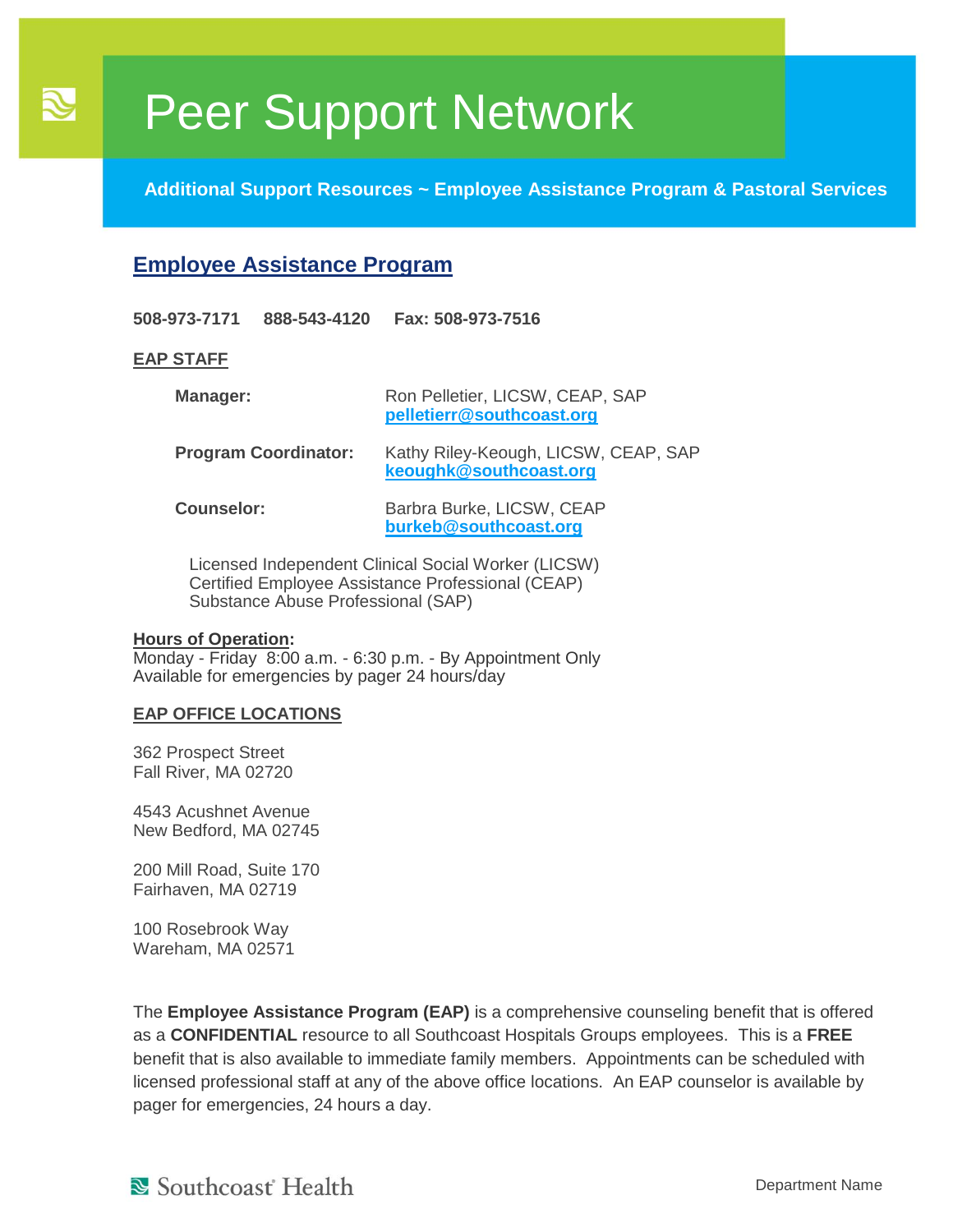**Additional Support Resources ~ Employee Assistance Program & Pastoral Services**

Issues that can be addressed through the EAP include:

**Stress** 

 $\mathbf{R}$ 

- Relationship Problems
- Parenting Issues
- Financial Difficulties
- **Elder Care**
- Substance Abuse
- Work Conflicts
- Emotional/Psychiatric Issues

EAP counselors will help you to work through difficult issues and problem-solve effective solutions with you. If needed, the EAP can also refer you to appropriate resources in the community.

Contact with the EAP is kept strictly confidential.

EAP counselors are also available to respond on-site to facilitate trauma debriefings following a tragic or traumatic event in the workplace. These services can be individual, small group or largescale debriefings provided to nurses, physicians and any other staff impacted by the traumatic event. The goal of a debriefing is to help individuals to process thoughts and feelings related to experiencing trauma and strategies to facilitate coping through the cognitive, emotional and physical symptoms that may result from the trauma.

### **Pastoral Services**

**Ron Pelletier Title:** Southcoast Manager, Pastoral Care Telephone: 508-677-5922 **E-Mail:** [pelletierr@southcoast.org](mailto:pelletierr@southcoast.org)

**Charlton Memorial Hospital** 363 Highland Avenue Fall River, MA 02720 **Telephone:** Extension 37114 To contact a chaplain, dial the operator to page the chaplain on duty.

Southcoast Health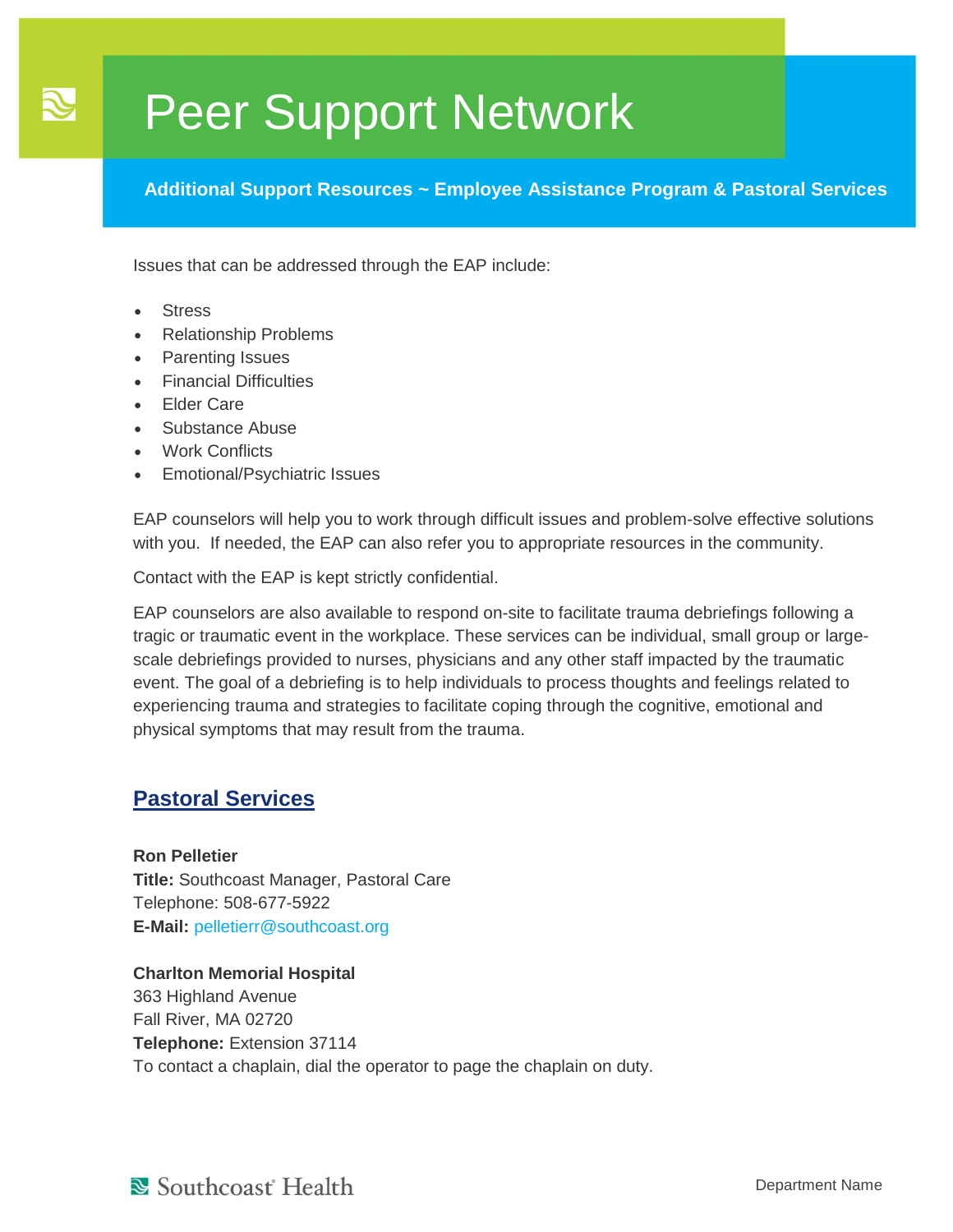**Additional Support Resources ~ Employee Assistance Program & Pastoral Services**

#### **St. Luke's Hospital**

 $\mathbf{R}$ 

101 Page St. New Bedford, MA 02740 **Telephone:** Extension 25491 To contact a chaplain between the normal hours of operation, please dial the operator to page the Chaplain on duty.

#### **Tobey Hospital**

43 High Street Wareham, MA 02571 **Telephone:** Extension 34105 To contact a chaplain between the normal hours of operation, please dial the operator to page the Chaplain on duty.

#### **Description of Services at CMH / SLH:**

Services of the Catholic Ministry include:

- Visiting patients within 24 hours of admission.
- **Sacraments** 
	- o Eucharist
	- o [Sacrament of the Sick](http://intranet.southcoast.org/southcoast/documents/root/Documents/Pastoral%20Services/The%20Sacrament%20of%20the%20Sick.pdf)
	- o Sacrament of Reconciliation
	- o Baptism (Emergencies only)

#### **Hours of Operation:**

Each Day including Sat. and Sun. 9:00 a.m. - 5:00 p.m. All other times, for emergencies only, please dial the hospital Operator

#### **Pastoral Care Services at TOH**

- Provide pastoral visits/support to patients/families and staff
- Provide a pastoral presence and spiritual support for dying patients, family and friends
- Provide prayer, sacraments and scripture
- Assist patients/families and staff in the exploration of medical-ethical issues
- Provide referrals to parish clergy

Southcoast Health